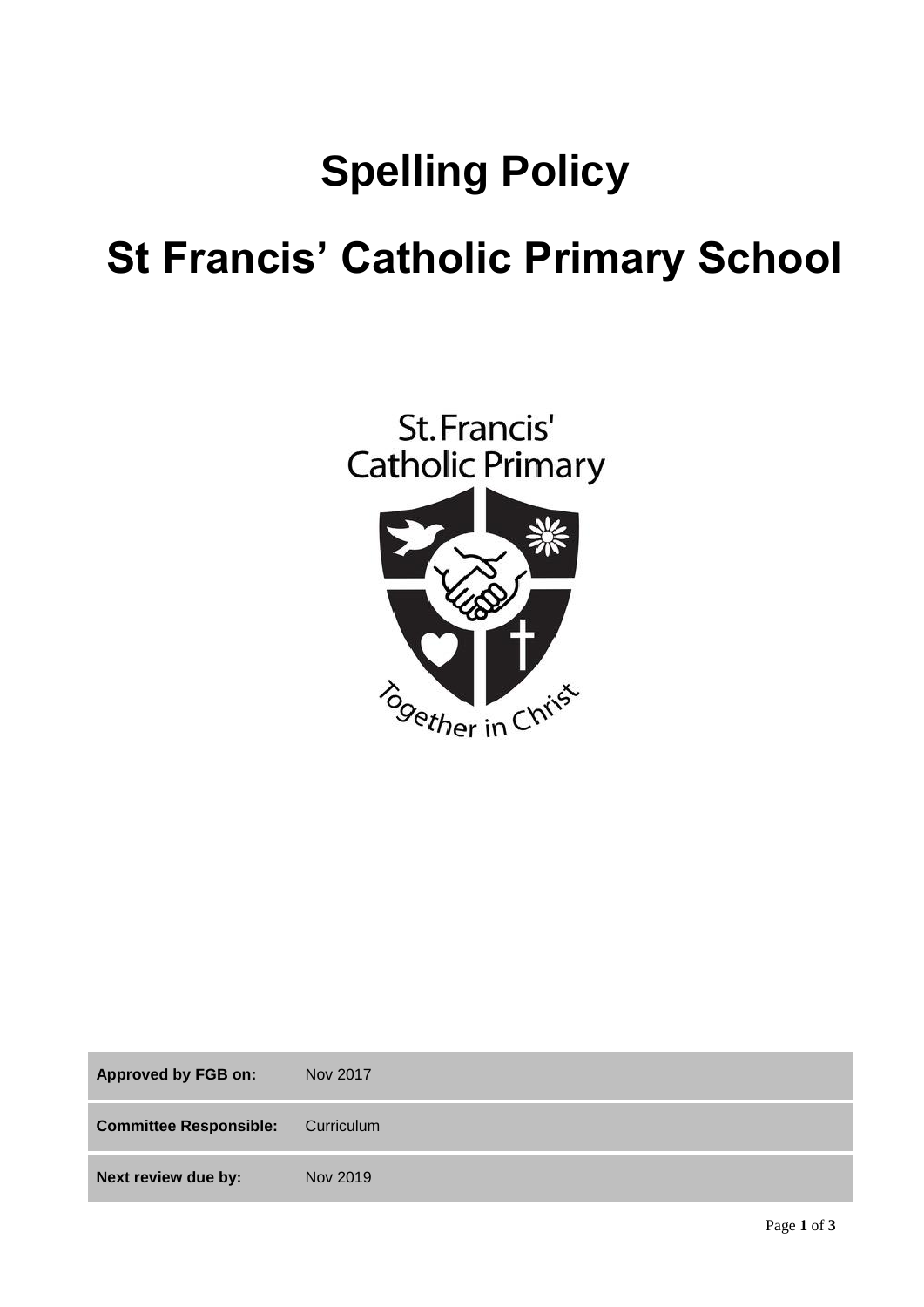### **Spelling Policy**

#### **Rationale**

In learning to write children are encouraged to experiment and take risks so that they develop independence and confidence. It is recognised that sometimes, the content of the writing is more important than the accuracy of the spelling. As children develop as writers phonetic attempts at spelling should be acceptable. It is also important that children be taught conventional spellings as appropriate.

#### **Aims**

- To develop an understanding of the relationship between letter symbols and sounds (phonemes)
- To encourage phonetic attempts at spelling
- To develop recognition that spelling has patterns and the ability to use this knowledge during independent writing
- To assist and reinforce reading skills
- To enable children to acquire a range of strategies for correct conventional spelling so that they can communicate with others through their writing
- To teach children to use aids that assist with spelling e.g. dictionaries

#### **Guidelines**

- A range of resources are available to support the teaching of spelling as laid down in the National Curriculum
- Daily Phonics will be taught in Key Stage One and where appropriate in Key Stage Two
- A weekly spelling focus based on spelling patterns will take place in Key Stage Two
- Children will develop their understanding of letters and sounds through a multisensory approach
- Use Look, Say, Cover, Write, Check approach to learning spellings both at school and at home
- Work upon High Frequency words either as a class, group or individual
- Make use of age appropriate computer programmes and become familiar with the spell-check facility
- Encourage the use of editing and proof-reading
- Select words to learn from their own personal writing
- Make use of topic specific words across the curriculum
- Provide access to a range of resources to encourage correct independent spelling e.g. word mats, word banks, 'have a go' books, dictionaries and thesauruses
- Teach children a range of strategies to assist independent spelling e.g. mnemonics
- Frequent spelling errors will be corrected in English and throughout the curriculum